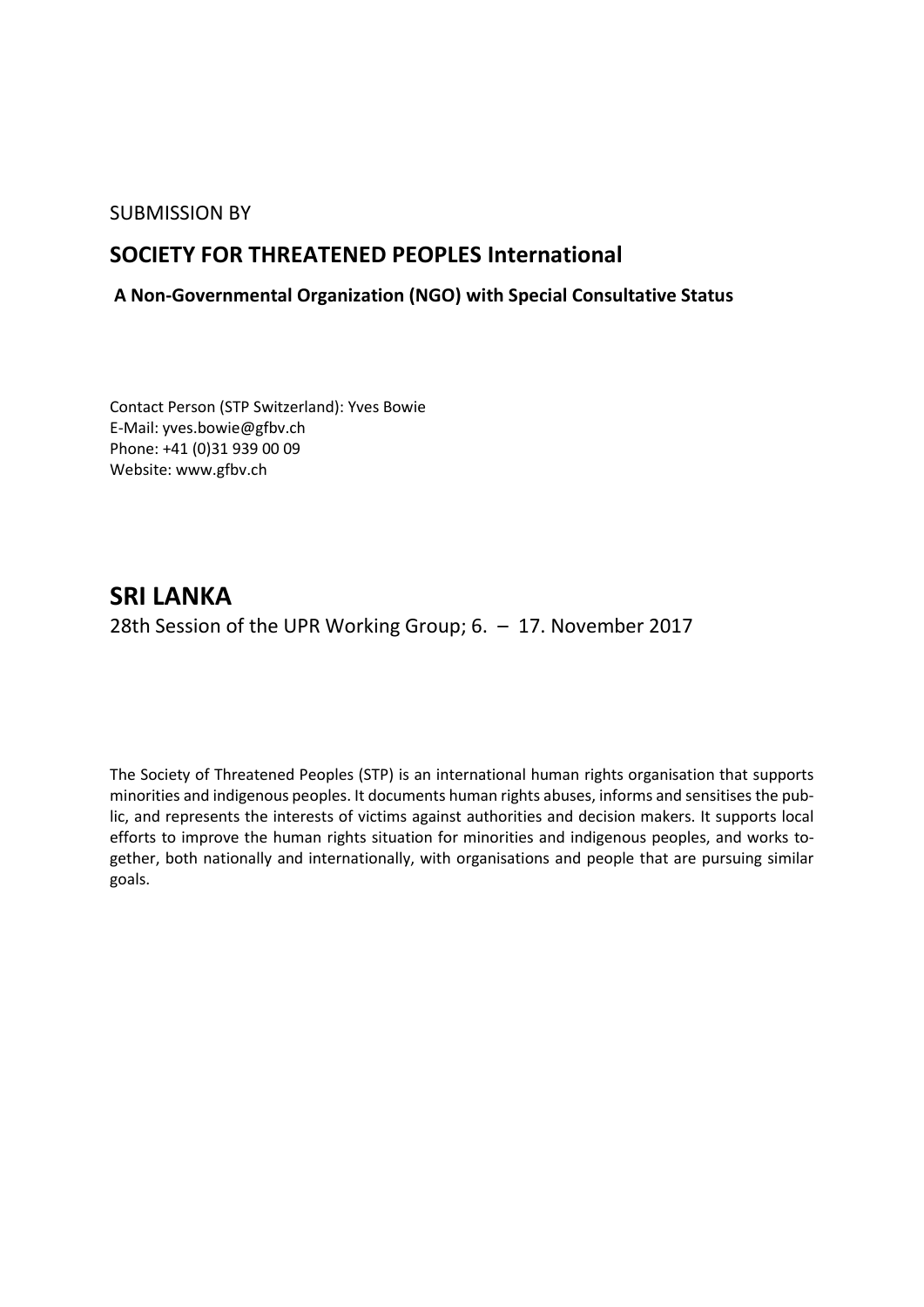#### **Introduction**

- 1. Since the last cycle of the Universal Periodic Review on Sri Lanka in 2012, the situation in the country has changed: In January 2015, the incumbent President, Mahinda Rajapaksa, who was leading the country towards an authoritarian regime with an alarming human rights situation, lost the election against Maithripala Sirisena. The new presidency broke with the previous government's authoritarian and repressive practices. However, the human rights situation has not ameliorated significantly. Torture and ill-treatment of detainees, arbitrary arrest and detention, surveillance and harassment of civil society and journalists are still common in Sri Lanka. Furthermore, ethnic and religious minorities in Sri Lanka continue to be exposed to discrimination.
- 2. STP believes that it is very important that Sri Lanka fully implements the resolution 30/1 on promoting reconciliation, accountability and human rights in Sri Lanka. The progress of the implementation of the resolution by the Government of Sri Lanka (GoSL) is extremely disappointing, so far. The overwhelming majority of the commitments remain mostly or completely unimplemented.
- 3. In this submission, STP will focus on the post-war situation. According to the analysis by STP, a very important underlying cause of the conflict has not yet been resolved after the end of the war: The concerns of minorities – Tamils, Muslims and Christians – are not addressed and their rights are not guaranteed. STP believes that unless all citizens are treated equally without any discrimination, Sri Lanka will face the same troubles it has been facing for the last decades. It is commonly known that the ignorance and oppression of smouldering conflicts can lead to violent outbreaks of those who feel not recognized. The division of the population into a victorious majority and dominated minorities is no ground for a lasting peace.
- 4. For the above-mentioned reasons and the fact that STP's focus lies on minorities and indigenous peoples, this present submission will pay special attention to minority issues. As there are many minorities living in the North and the East of Sri Lanka, parts of the submission will concentrate on the situation there.

#### **Militarization of everyday life in the North**

- 5. According to the document A/HRC/22/16, Sri Lanka accepted the recommendation by Chile to "*intensify its effort to ensure the return of displaced persons to their places of origin and compensated them whenever return is not possible."* Sri Lanka also accepted the recommendation by Japan to *"take continuous measures to secure social infrastructure and means of livelihood at resettlement sites as this is expected to become even more vital."*
- 6. The resolution 30/1, which Sri Lanka has co-sponsored in October 2015, states that the Human Rights Council *"encourages the Government of Sri Lanka to accelerate the return of land to its rightful civilian owners, and to undertake further efforts to tackle the considerable work that lies ahead in the areas of land use and ownership, in particular the ending of military involvement in civilian activities, the resumption of livelihoods and the restoration of normality to civilian life, and stresses the importance of the full participation of local populations, including representatives of civil society and minorities, in these efforts."*
- 7. Unfortunately, GoSL was not able to ensure the return of all displaced people. The "Internal Displacement Monitoring Centre" (IDMC) estimates that in July 2015, 73,700 people have still been internally displaced in the Northern and Eastern Provinces of Sri Lanka, the majority belonging to the Tamil or Muslim minorities. Most of them (65,500 people or 89%) were living in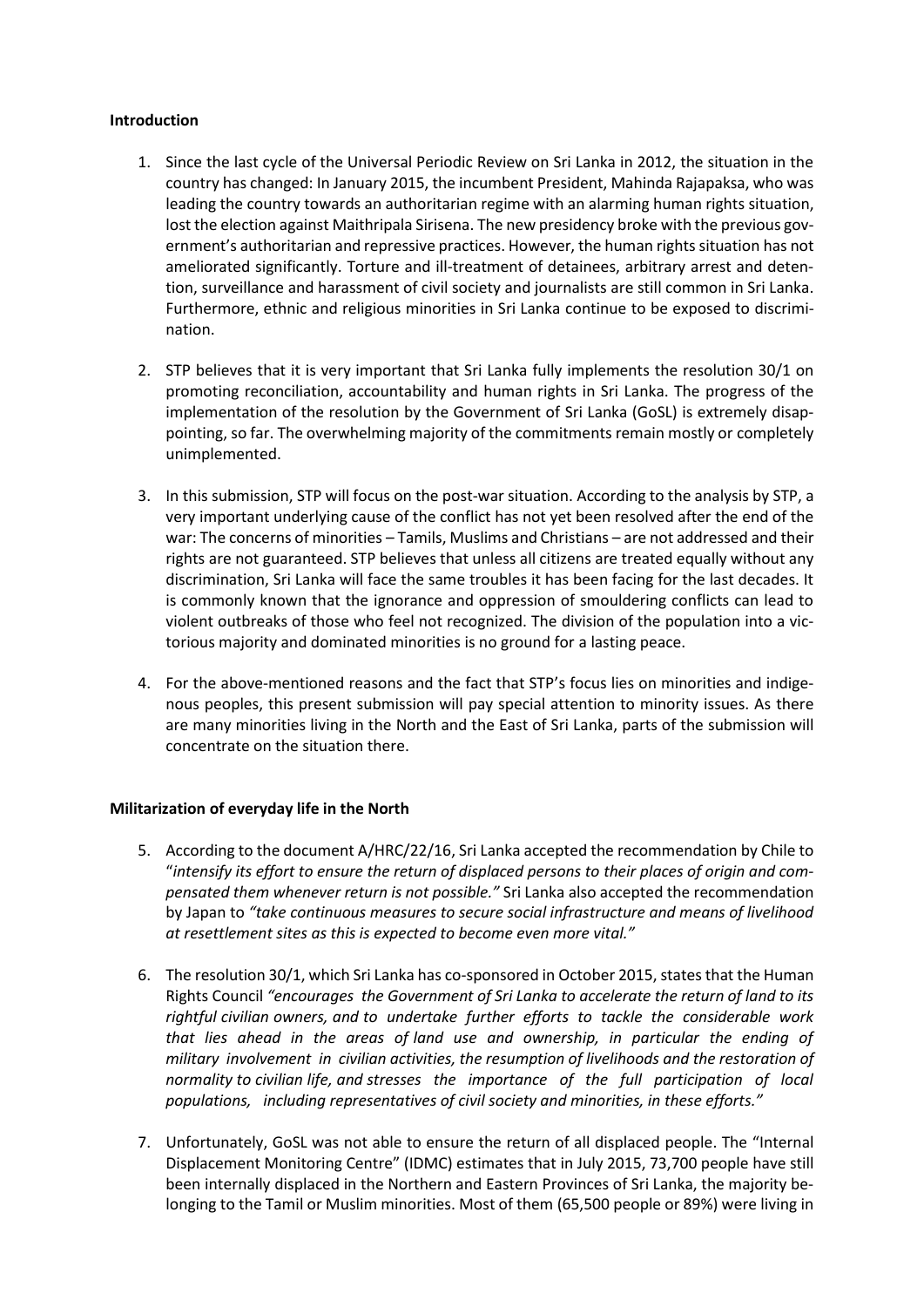host communities, the rest in IDP camps and about 550 in relocation sites. Although 794,000 people are registered as having returned to their homes, for tens of thousands of them still there is still no durable solution eight years after the end of the war. $1$ 

- 8. The *Ministry of Prison Reforms, Rehabilitation, Resettlement and Hindu Religious Affairs* claimed that, in June 2015, 42,201 people were still displaced.<sup>2</sup> A study by NAFSO from September 2015 found that 1536 displaced families were living in 38 IDP camps in the Jaffna District alone.<sup>3</sup> According to the government, there were only 1318 displaced families (4737 persons) living in 32 "Open Welfare Centres".<sup>4</sup>
- 9. Inhabitants of IDP camps face a number of economic, socio-cultural and political challenges in their everyday lives. In the camps, inhabitants have only a restricted access to drinking water and the sanitary facilities are insufficient. Flooding after rain and garbage lying around are big problems, as well, causing much trouble and increasing the risks for accidents and the spreading of diseases. Moreover, the very precarious living conditions in IDP camps are a huge challenge for the inhabitants. There is no possibility to gain a regular, daily income, and the monthly income is often exceeded by the monthly expenses.
- 10. Women and children are the most vulnerable and marginalised groups in the majority of IDP camps, making members of female-headed households the most affected group of all. Unlike other women, single mothers are treated neither with respect nor dignity. With 59-84,000 female-headed households in the north-east of Sri Lanka, they constitute a large group of mistreated women. Girls in women-headed households often have to support the family by working as day labourers, sometimes even at the age of 12. Working mothers are only able to cover their families' very basic needs and to buy cheap food, which can lead to malnutrition and, consequently, results in an ongoing poverty cycle. Female inhabitants of IDP camps also do not feel safe, due to the lack of privacy.
- 11. During the war, the Sri Lankan military seized significant pieces of land on the Jaffna Peninsula and declared them "High Security Zones" (HSZ), needed for military or other unspecified "public" purposes. According to the "Centre for Policy Alternatives" (CPA), in March 2016, a total of 12,751.24 acres of land, including both state and privately owned land, continued to be occupied in the Northern Province alone. In the Jaffna district, 73,9475 acres of state-owned land and 6,400 acres of privately owned land remained occupied by the military.<sup>5</sup> However, the Sri Lankan *Ministry of Defence* (MoD) claims that a total of 10,122 acres has been retained as a HSZ, of which 5,258 acres had been released by 2013, while 4,864 acres are still held as "Palaly Cantonment".<sup>6</sup>
- 12. The former inhabitants of the "Palaly Cantonment" do not have access to their land and the sea. This has destroyed their livelihood. Furthermore, houses and places of worship have been destroyed by the military.

**.** 

<sup>&</sup>lt;sup>1</sup> Cf. <http://www.internal-displacement.org/south-and-south-east-asia/sri-lanka/figures-analysis> (accessed on 17.08.2016).

<sup>&</sup>lt;sup>2</sup> Cf[. http://resettlementmin.gov.lk/site/index.php?option=com\\_content&view=arti](http://resettlementmin.gov.lk/site/index.php?option=com_content&view=article&id=6&Itemid=22&lang=en)[cle&id=6&Itemid=22&lang=en](http://resettlementmin.gov.lk/site/index.php?option=com_content&view=article&id=6&Itemid=22&lang=en) (17.08.2016).

<sup>&</sup>lt;sup>3</sup> Cf. National Fisheries Solidarity Movement (NAFSO): Let them Go Back to their Places of Origin, In and With Dignity", 2015.

<sup>4</sup> Cf[. http://resettlementmin.gov.lk/site/index.php?option=com\\_content&view=arti](http://resettlementmin.gov.lk/site/index.php?option=com_content&view=article&id=6&Itemid=22&lang=en)[cle&id=6&Itemid=22&lang=en](http://resettlementmin.gov.lk/site/index.php?option=com_content&view=article&id=6&Itemid=22&lang=en) (17.08.2016).

<sup>&</sup>lt;sup>5</sup> Centre for Policy Alternatives (CPA): Land Occupation in the Northern Province: A commentary on ground realities and recommendations for reform, 2016.

 $6$  Cf. [http://www.defence.lk/rehabilitation/land\\_back.asp](http://www.defence.lk/rehabilitation/land_back.asp) (22.08.2016).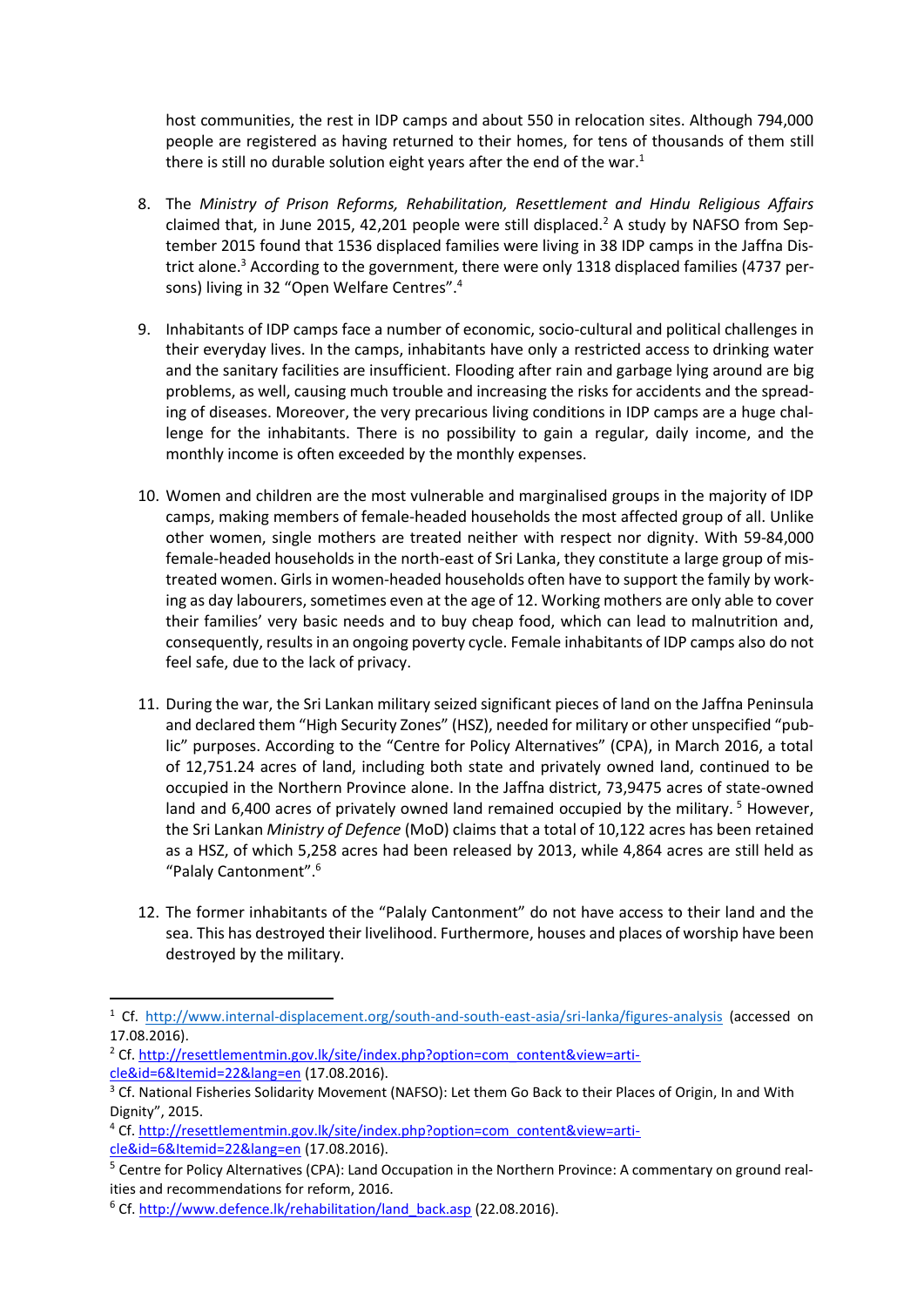- 13. The resettlement process of IDPs is still ongoing. The GoSL under President Maithripala Sirisena has promised several times to resettle the displaced people and to close down all IDP camps.
- 14. Fishing and farming are only possible for those who are resettled on their traditional land. The other resettlement areas are mostly unsuitable for farming and fishing. This is a big threat to the development of livelihood and leads to an increase in poverty. The land in Keerimale Resettlement Area, for example, is a wasteland. As the fertile red soil in the area had been removed by the military, the place is not suitable for farming anymore. Many families from the Konatpulam IDP Camp rejected the offer and requested their traditional land, instead. They do not want to go anywhere else, since their traditional land is suitable for farming.
- 15. Although the number of military checkpoints has been reduced over the past year and the military is less visible than before, it still remains heavily involved in public and economic life. The military is engaged in business activities including construction work, large-scale property development and farming. Furthermore, the military runs hotels across the country offering tourists a variety of activities. The military-run businesses deprive the local communities of various important sources of income. Subsequently, people on the Jaffna Peninsula are struggling to find work.
- 16. Another problem of the militarization is the continued surveillance of the population by the military, harassing and intimidating human rights activists, civil society groups and journalists. Former members of the LTTE, relatives of the disappeared and victims of land grabbing by the state are of particular interest to the security forces and they are regularly subjected to harassment and intimidation. Intelligence of the security forces also intimidates NGO employees and interferes with their work.

#### **Economic development processes and use of land**

- 17. According to the document A/HRC/22/16, Sri Lanka accepted the recommendation by the Islamic Republic of Iran to "*increase its endeavors in promotion equity in economic development, poverty eradication, eliminating regional disparities, and guaranteeing equality of opportunity for all Sri Lanka citizens."*
- 18. Unfortunately, the GoSL failed to promote equity in economic development. Especially, traditional farmers and fishers in the north and east face several threats to their livelihood. On the Jaffna Peninsula, Indian trawlers and migrating fishers from the south are using illegal and destructive fishing gear, heavily harming the fishing resources of the area. On the east and northwest coast, tourism development projects are restricting and even blocking the access to the sea, thus massively encroaching on the livelihood of local fishers.
- 19. Consultation procedures and inclusion of the local population by the state or corporations were insufficient or did not occur at all for the tourism development zones in Passikudah, Kuchchaveli and Kalpitiya. The population was given no information about the impacts of the hotel projects.
- 20. Due to the tourism projects and the resulting difficulties in accessing the sea, many fishermen face an increased risk of losing their livelihoods. In Kalpitiya, a number of fishermen were denied access to the sea and other lucrative fishing areas. In Passikudah, the locals have lost almost all access points to the sea. Now, they are forced to walk up to 5km to reach the only available mooring. Over 300 fishers have been forced to share an increasingly small section of the 5km-long, 14 hectare section of the beach. They are now restricted to a 300m-long section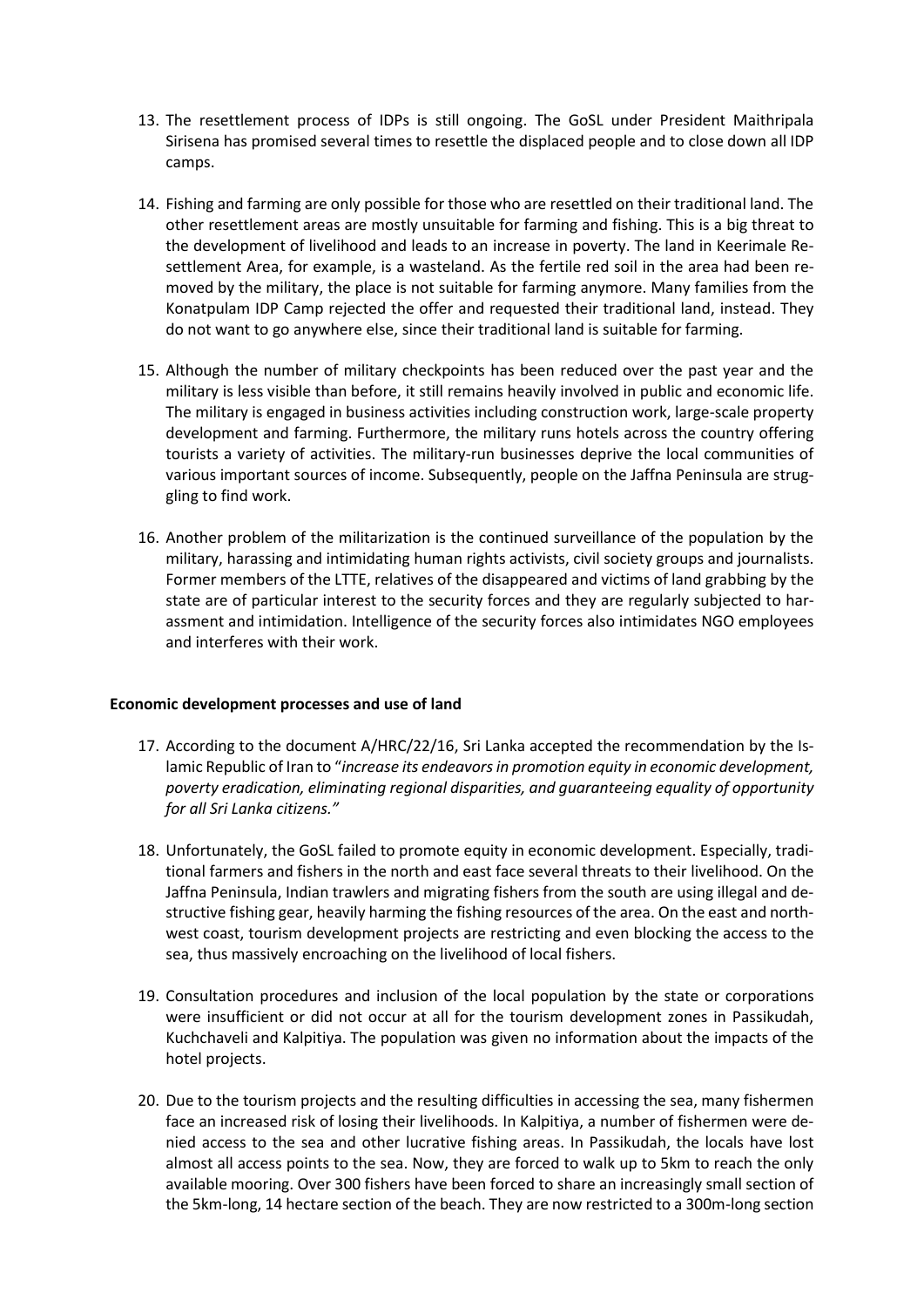that is overcrowded with fishers. In Kuchchaveli, beach seines<sup>7</sup> have been prohibited in 17 places. As a result, 900 predominantly Muslim beach seine fishers have lost their livelihoods, whereas the livelihood of the boat fishers is also under threat. Nine access points to the sea have been blocked by tourism projects.

- 21. Despite the government's promises to the contrary, the local population benefits only slightly from the improved infrastructure, whereas the tourism has an enormous impact on the daily life of the people. In Passikudah, a fishery centre had to make way for hotels. Hence, the fishers not only lost the storage facilities for their nets and equipment, but also the refrigeration of their catch, thus forcing them to sell it at lower prices. In Kuchchaveli, playgrounds, civic centres, wells close to the sea and a Hindu temple have been occupied for tourism projects.
- 22. For the local population, the possibilities to participate in the tourism business are very limited. Even if new jobs opened during the hotel construction phase, it turned out to be very difficult for the local population to earn a living in the tourism sector, later on.
- 23. The GoSL did not sufficiently inform the population about impending land appropriations for tourism development projects in Kalpitiya and Kuchchaveli, and it does not concede any rights to the local population to codetermine decisions that affect their future.
- 24. The process of land appropriation often takes place without the participation of the local residents. In Kuchchaveli, 300 people (farmers and fishers, above all) were forced out of the tourism zone. In 2010, they were verbally ordered to leave their land by the navy. In June 2012, a petition was submitted to the divisional secretary, demanding the return of the land. The answer to the petition stated that the building, which had accommodated their land titles, had been destroyed in a fire and hence no official proof regarding the property situation existed. In Kalpitiya, a case of land grabbing concerning the property of a Muslim resident of Mohotthuwarama Island was decided in court. On Vellai, 60 people live in 12 houses during the fishing season. All of them have been requested to leave the island by the investors. The 40 families living permanently on Ippanthivu together with 100 seasonal residents have been requested to leave the island, as well.

#### **Recommendations to the GoSL:**

**.** 

- 25. Comply with the human rights framework that the GoSL has ratified and implement the recommendations of the UNHRC Resolution 30/1 on promoting reconciliation, accountability and human rights in Sri Lanka.
- 26. Reduce the military presence and order the military to cease surveillance, intimidation and harassment of the local population and civil society (and not to disturb NGO staff and journalists in their work). Order the military to cease all commercial activities by dismantling militaryrun hotels, farms and other businesses.
- 27. Ensure land rights for IDPs by releasing all occupied areas to the public and resettle all IDPs, wherever possible, on their traditional land. If land is absolutely necessary for public purposes, the government needs to legally acquire the land, inform the owners about the particular purpose and also compensate them accordingly.

 $7$  A beach seine is a seine net operated from the shore. In the process, schools of fish are caught with the seine. A large number of people are required for towing the seine to the shore. (See: [http://www.fao.org/fish](http://www.fao.org/fishery/geartype/202/en)[ery/geartype/202/en](http://www.fao.org/fishery/geartype/202/en) (21.11.2014).)